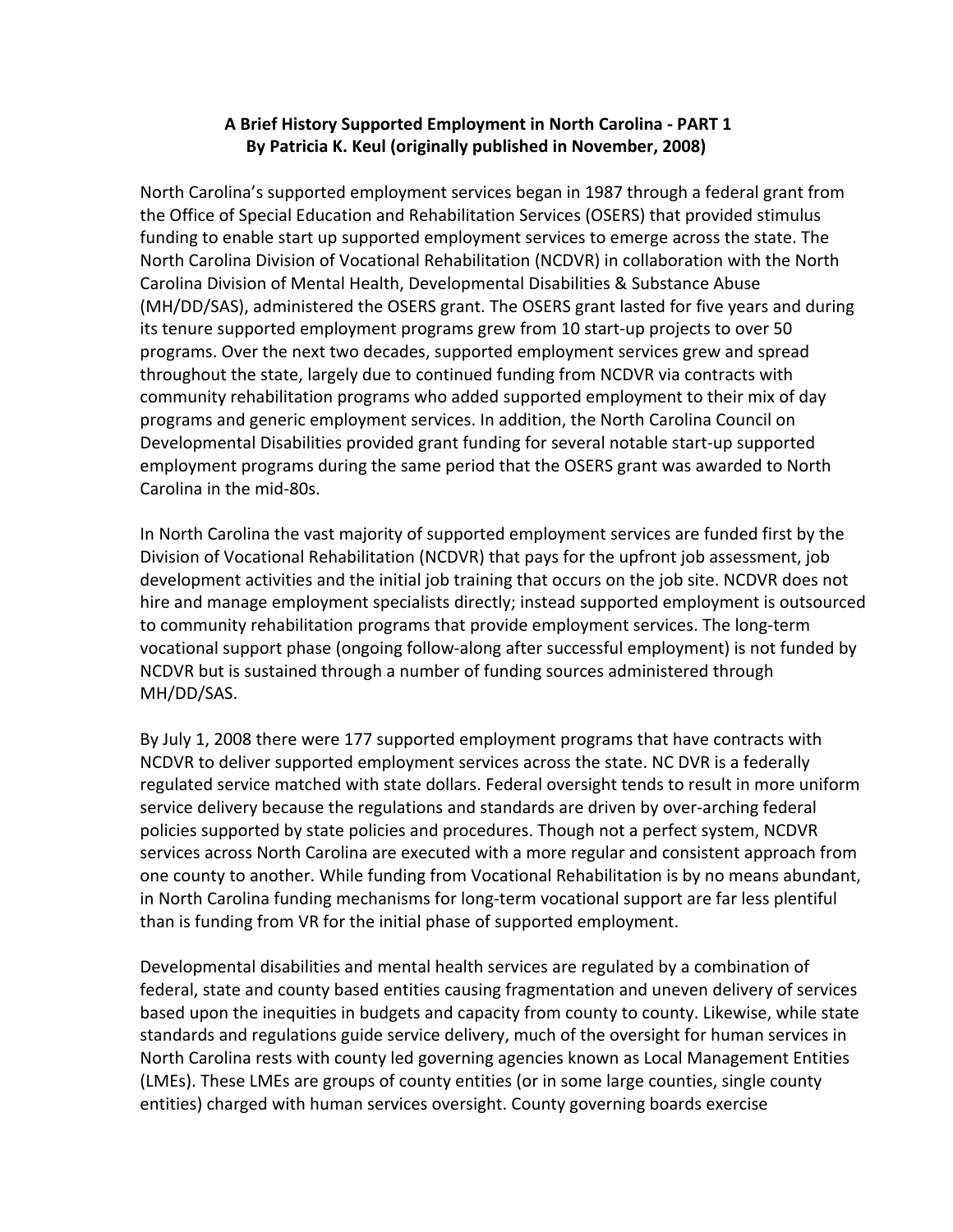considerable influence on how specific programs are funded, including utilization review, regulatory compliance and resource allocation. Across the state there are progressive LMEs whose tolerance for risk is higher, who aggressively promote program services along the path of innovation and state- of -the -art best clinical practice. There are also very conservative LMEs who strive to conserve public resources as a community value to distribute their more limited public funds judiciously. Conservative LME's take the philosophy that rather than being the first to try a new model and risk losing some of their smaller public revenue they will let other LMEs with larger revenue sources pilot new ideas first.

From a best practice standpoint, North Carolina's state Division of Mental Health/Developmental Disabilities & Substance Abuse Services (NCD MH/DD/SAS) has endorsed supported employment as the preferred outcome for adults with disabilities. However, local and state funding for the long-term vocational support phase has never kept pace with the funding that NCDVR provides to secure the initial job placement. Most providers struggle to fund the long-term vocational support phase by shifting the cost of the service to other income generating revenue sources in their service array. Historically, the large facility based community rehabilitation programs have used some of the profit margin they derive from goods and services produced on the workshop floor to pay for their job coaches and employment specialists to provide long-term support after jobs are secured. Ironically, this practice creates a reality where some individuals with substantial disabilities must continue to work in the facility in order to generate the revenue needed for others to leave the **segregated setting to gain real employment in the community.** While there are several free standing supported employment programs that have achieved conversion or have never operated facility based programs, these programs struggle to gain and maintain sufficient funding to provide the long-term vocational support phase of supported employment.

Like many states, North Carolina struggles with mental health reform and the historic insufficiency of funding for all human services. The state human service system also struggles with competing political demands for roads, schools, the criminal justice system, the university system and all the other public needs that the state legislature must address each year. Supported employment and long-term support is just one of many competing demands for stretched public resources in a state that has struggled for years with many budget short falls. As a result, providers have exploited a hodgepodge of funding mechanisms that since they were not originally designed to fund long-term vocational support, are not functionally efficient or plentiful enough to sustain the cost of the service over the long-term. Because the funding mechanisms are fragmented and diverse the funds that have been used to support long-term vocational services have not been adequately tracked so the state also lacks the empirical data to define long-term supports in terms of the quality and quantity of services needed to affect positive outcomes for individuals served as a function of utilization review. As a result, across the state utilization and authorization of long-term support is based on arbitrary limits imposed on the limited long-term vocational support dollars in the system and not on best practice or empirical evidence of accurate utilization review.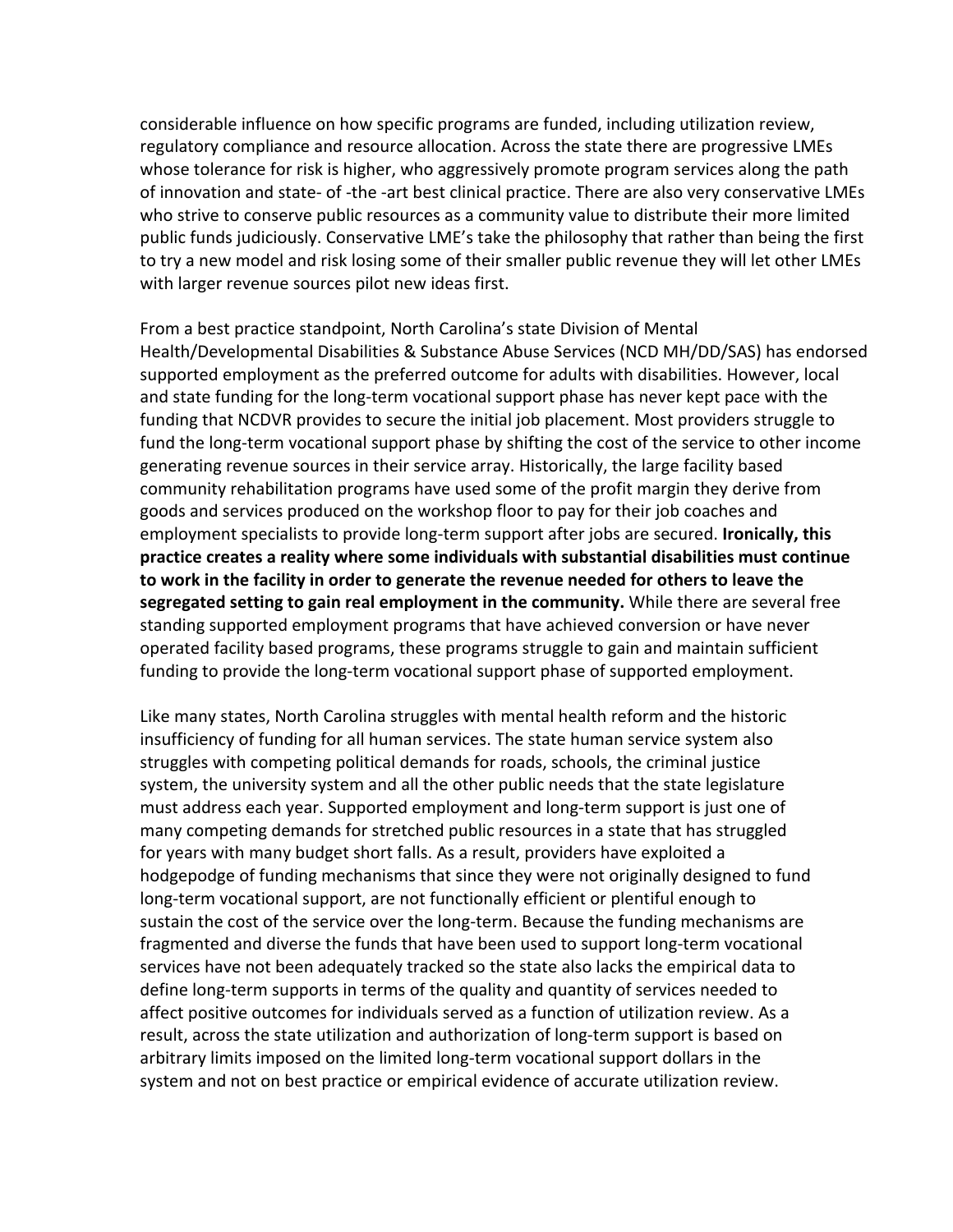Currently the main sources for long-term vocational support fall into services provided under the state's Medicaid Waiver that includes two service definitions for supported employment services. The supported employment services available through North Carolina's Medicaid Waivers are vastly underutilized for supported employment and are believed to represent less than 10 % of the total Medicaid funded services delivered in the state (at time of publication of this article, the exact expenditures were not known).

The other source of long-term vocational support funding is appropriated solely by the North Carolina legislature, and unlike Medicaid Waiver funds, does not net federal funding that is matched with a portion of state dollars. The state appropriated dollars are called Integrated Payment Reporting System (IPRSS) funds and they fall into two main categories. The first category is the funding the state traditionally used to purchase sheltered work or day program services known as Adult Developmental Vocational Program (ADVP) funds. ADVP has been used by organizations to fund supported employment long-term vocational support instead of day program and sheltered work services, however these dollars have always been very limited.

In 2005 the state included in their budget a recurring \$1.5 million for the service category known as Long-term Vocational Support (LTVS). The LTVS funding was intended to provide more funding for supported employment long-term vocational support. Since 2005 the LTVS funding appropriation has grown at a slow pace but is beginning to emerge as a practical source to fund the second phase of supported employment services. Since this allocation, funding streams for some of the state's LMEs have been reformed from a model of separate streams of categorical funding to a single pool of dollars available to the LME to use to address specific human service needs identified locally. The LMEs that were permitted to move from categorical funding to a single pool of funds had to meet specific state requirements for utilization monitoring and standards of practice as outlined in the LMEs business plan with the North Carolina Division of MH/DD/SAS. Single stream funding permits the LME to involve stakeholders more directly as partners in determining public expenditures for priority needs in the county. It also permits the LME to move funds from one service category to another within the local community as needs diminish in one service area and increase in another service category.

As the state moves forward with mental health reform it will be interesting to see how many LMEs gain the ability to use a single funding stream approach and what effect that has on supported employment. Single stream funding has the potential to help or hurt the growth of supported employment. On one hand, greater local control over state funding will encourage progressive LMEs to promote more supported employment and reduce or eliminate funding for congregate day programs and sheltered workshops. Mecklenburg County is an example of one of the more progressive counties that has initiated a policy to fund only employment and community engagement programs and cease funding for traditional day programs and sheltered employment services. However, less progressive LMEs whose tax base is far less abundant than that of larger LMEs will have to take a very conservative approach to resource allocation and may even curtail spending on supported employment in favor of maintaining the 'status quo" and funding only existing providers in traditional service arrays. Regardless of how reform plays out across the state two things are clear: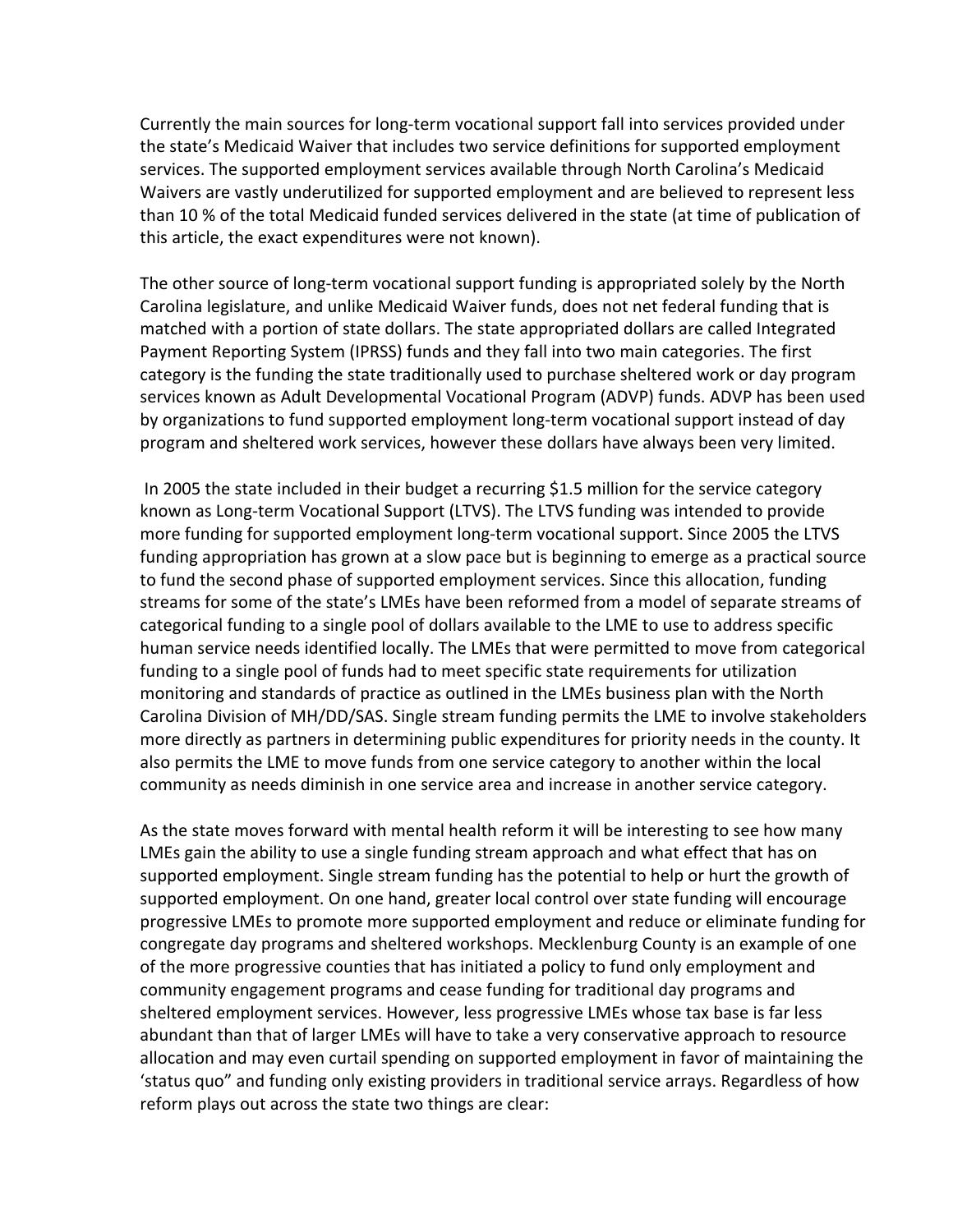**1.** Supported employment continues to need strong advocacy to secure the funding needed to extend the service to all individuals with severe disabilities that want to work in the **community.** Without a strong voice to educate the legislature and the general public, supported employment can get lost among the competing voices in need of public support in state and local government. Much confusion still exists about what supported employment is (and is not). Because supported employment is community based and not focused in a building or facility, the general public does not see its effects as readily. When executed well, employees with disabilities 'fade" into the fabric of their communities and do not stand out as unusual or special. The irony is that in supported employment we strive for community inclusion and for the people we serve to become part of the generic community. Yet the lack of "visibility" means that the general public is unaware that supported employment is the vehicle that was needed to foster their full citizenship and community inclusion! Until the benefits and outcomes of supported employment are well understood by the community at large, it will need a strong voice to ensure that the services continue to grow to support everyone that needs it.

**2.** NCAPSE is the organization best positioned to be the voice to advocate for supported **employment in North Carolina.** In 1989 the national Association for Persons in Supported Employment (APSE) was funded as a trade association designed to advocate for the growth of supported employment services. APSE: The Network on Employment is the national umbrella organization and its state chapter organizations provide local support to states and communities across the country. APSE advocates for legislation and policies that are favorable to supported employment on the national, state and local levels. APSE also provides national and internationally known speakers, presentations, conferences and workshops aimed at increasing the knowledge and skills of providers of supported employment as well as to empower individuals served in supported employment and their families. The North Carolina Association for Supported Employment (known now as NCAPSE: The Network on Employment) was funded in 1994 and is currently among the top five largest chapters in membership numbers of APSE's 35 state chapters. NCAPSE is the only organization dedicated solely to supported employment and customized employment in the state. The dedicated and committed members of NCAPSE have played a large role in shaping the policies and initiatives referenced in this white paper. Going forward, NCAPSE must continue to be the voice of supported employment to assure that supported employment gains the funding and the public recognition to support everyone who needs the service.

**Postscript:** The history of supported and customized employment in North Carolina took a giant leap forward in 2012. In August 23, 2012 the State of North Carolina signed a Settlement Agreement with the United States concerning community integration of individuals with severe mental illness (SMI) in or at risk of entry into adult care homes. As outlined in the Department of Justice (DOJ) Agreement the State has agreed to develop and implement effective measures to prevent inappropriate institutionalization and to provide adequate and appropriate public services and supports identified through person-centered planning in the most integrated setting appropriate to meet the needs of individuals with SMI.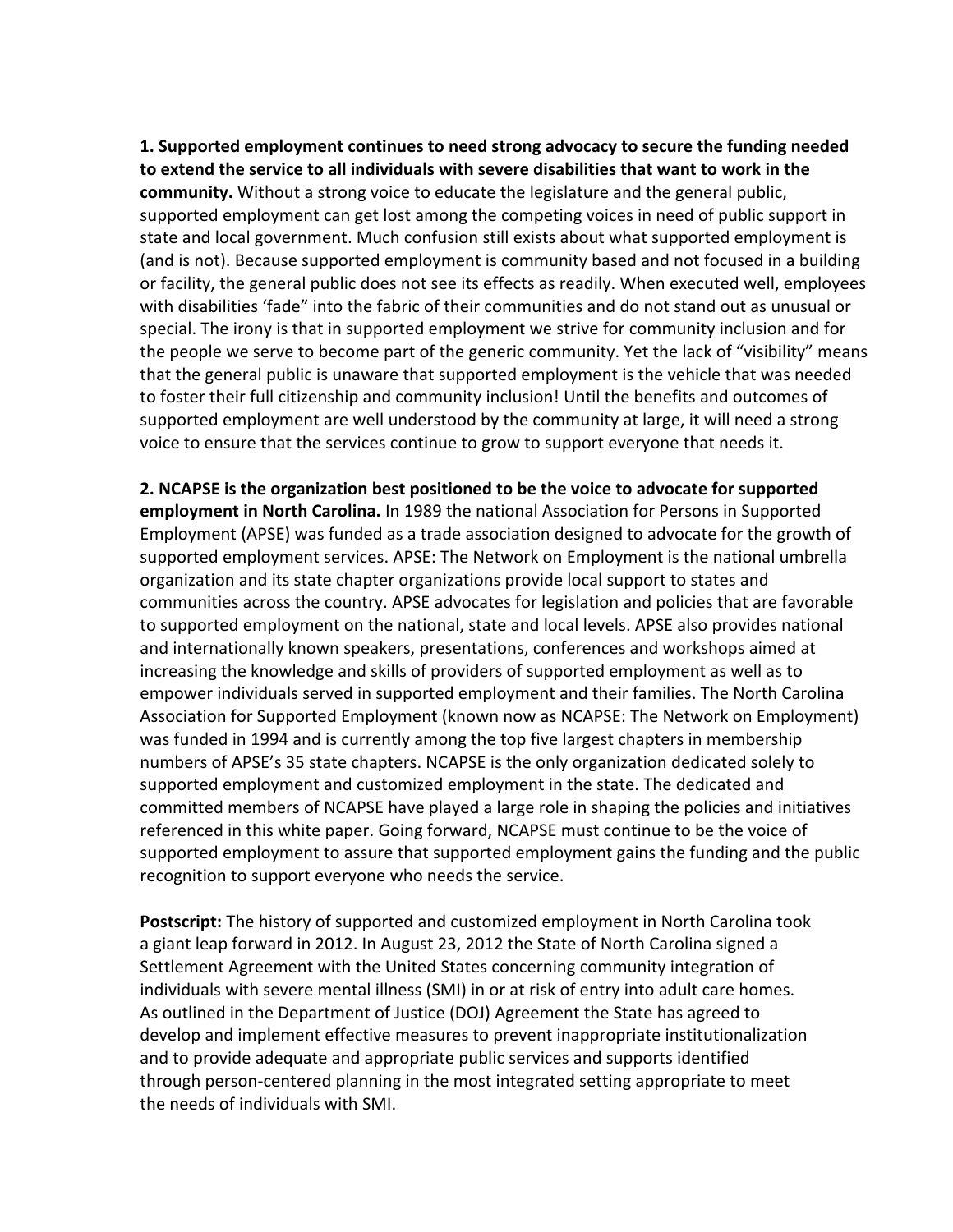Supported, customized employment supports is one of the community based integrated services cited in the DOJ Agreement. Under the DOJ Agreement, Supported Employment Services will be provided with fidelity to an evidence-based supported employment model and will be assessed by an established fidelity scale such as the scale included in the Substance Abuse and Mental Health Services Administration (SAMHSA) supported employment toolkit.

This Agreement could not come at a more critical time. Employment providers are facing increasing general operating, transportation and health care costs at a time when Managed Care Organizations (MCOs) have cut employment service budgets. The State unemployment rates are still at record levels and most providers can only afford to offer the minimum level of state-required staff training, much of it not directed at employment service training or evidence-based practices in employment supports.

The DOJ Agreement will enable the State to set up infrastructures to fund and implement a variety of integrated approaches to employment for people with SMI as well as develop training, processes for ongoing SE program fidelity evaluation, performance outcome data, best practice workforce development and employment support professional credentialing, dissemination and application of evidence-based and promising practices, and quality improvement consultation.

## **Postscript:**

*Part Two of this white paper is being drafted in the next few months as NCAPSE becomes a partner, working with Mecklenburg's Promise, Inc. (a non-profit training and advocacy expert in community Mental Health (MH) employment supports and the State DMH/DD/SAS* to launch the North Carolina | Employment First | Technical Assistance *Center.* 

## **Additional Resources:**

1. NC Division of Mental Health/Developmental Disabilities/Substance Abuse

www.dhhs.state.nc.us/mhddsas/

2. State Employment Leadership Network Resources:

http://www.seln.org/images/stories/site\_documents/emp\_first\_resources\_2012.pdf

3. NC Association for People Supporting Employment First: http:/www.ncapse.org Association of People Supporting Employment First:

http://www.apse.org/employmentfirst/